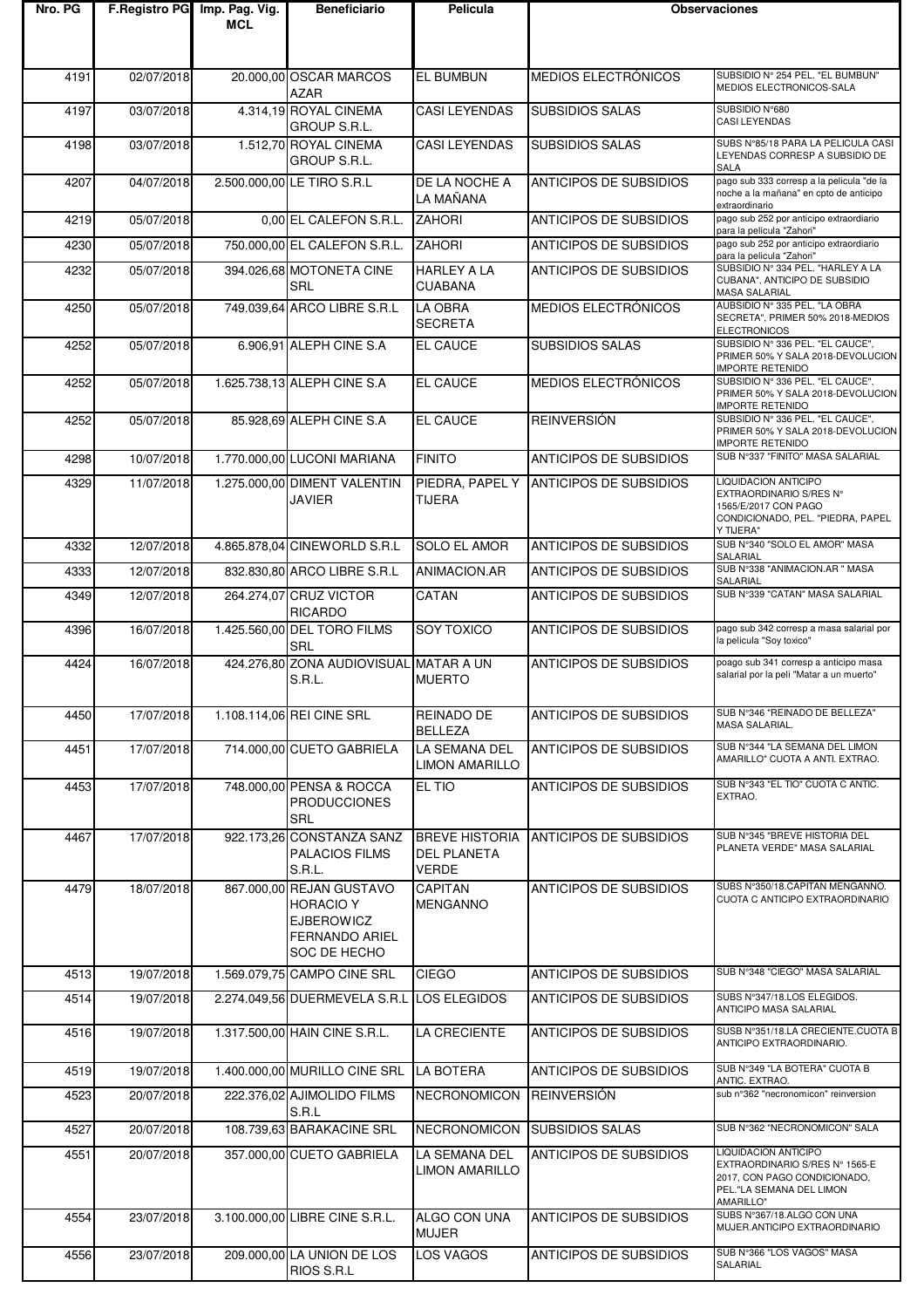| Nro. PG |            | F. Registro PG Imp. Pag. Vig.<br>MCL | <b>Beneficiario</b>                                            | Pelicula                                                | <b>Observaciones</b>          |                                                                                                   |
|---------|------------|--------------------------------------|----------------------------------------------------------------|---------------------------------------------------------|-------------------------------|---------------------------------------------------------------------------------------------------|
| 4557    | 23/07/2018 |                                      | 8.659,53 M & S PRODUCCION CASI LEYENDAS<br>S.R.L               |                                                         | <b>REINVERSIÓN</b>            | SUB N°352 "CASI LEYENDAS"<br><b>REINVERSION</b>                                                   |
| 4558    | 23/07/2018 |                                      | 5.811,96 DEL TORO FILMS<br><b>SRL</b>                          | <b>EL MUERTO</b><br><b>CUENTA SU</b><br><b>HISTORIA</b> | <b>REINVERSIÓN</b>            | SUBS N°360/18.EL MUERTO CUENTA SU<br>HISTORIA. SUBS SALA 1°50% 2018-<br>DEVOLUCION IMP RETENIDO   |
| 4558    | 23/07/2018 |                                      | 52.307,60 DEL TORO FILMS<br><b>SRL</b>                         | <b>EL MUERTO</b><br><b>CUENTA SU</b><br><b>HISTORIA</b> | <b>SUBSIDIOS SALAS</b>        | SUBS N°360/18.EL MUERTO CUENTA SU<br>HISTORIA. SUBS SALA 1°50% 2018-<br>DEVOLUCION IMP RETENIDO   |
| 4561    | 23/07/2018 |                                      | 1.423,05 ROYAL CINEMA<br>GROUP S.R.L.                          | <b>CASI LEYENDAS</b>                                    | <b>SUBSIDIOS SALAS</b>        | SUB N°352 "CASI LEYENDAS" SALA                                                                    |
| 4562    | 23/07/2018 |                                      | 2.027,89 MAGMA CINE SRL                                        | <b>MAS QUE</b><br><b>HERMANOS</b>                       | <b>REINVERSIÓN</b>            | SUBS N°370/18.MAS QUE HERMANOS.<br>DEVOLUCION REINVERSION- PRIMER<br>50% SALA2018                 |
| 4562    | 23/07/2018 |                                      | 38.529,92 MAGMA CINE SRL                                       | <b>MAS QUE</b><br><b>HERMANOS</b>                       | <b>SUBSIDIOS SALAS</b>        | SUBS N°370/18.MAS QUE HERMANOS.<br>DEVOLUCION REINVERSION- PRIMER<br>50% SALA2018                 |
| 4563    | 23/07/2018 |                                      | 120.172,67 LE TIRO S.R.L                                       | EL AÑO DEL LEON REINVERSIÓN                             |                               | SUBS N°356/18. EL AÑO DEL LEON.<br>DEVOLUCION DE REINVERSION                                      |
| 4564    | 23/07/2018 |                                      | 10.250,90 M & S PRODUCCION SOLO SE VIVE<br>S.R.L               | UNA VEZ                                                 | <b>REINVERSIÓN</b>            | SUBS N°368.SOLO SE VIVE UNA VEZ.<br>DEVOLUCION RETENCION.                                         |
| 4565    | 23/07/2018 |                                      | 413.556,56 HABITACION 1520<br><b>PRODUCCIONES</b><br>S.R.L.    | LA HERMANDAD                                            | <b>ANTICIPOS DE SUBSIDIOS</b> | SUBS N°372/18.LA HERMANDAD.<br>ANTICIPO MASA SALARIAL                                             |
| 4566    | 23/07/2018 |                                      | 2.273,30 DEL TORO FILMS<br><b>SRL</b>                          | ATAUD BLANCO:<br>EL JUEGO<br><b>DIABOLICO</b>           | <b>REINVERSIÓN</b>            | SUB Nº353 "ATAUD BLANCO: EL JUEGO<br>DIABOLICO" REINVERSION                                       |
| 4576    | 23/07/2018 |                                      | 371.295,62 VIOLETA MARIA<br><b>BAVA Y ROSA</b><br>MARTINEZ S.H | LA IDEA DE UN<br><b>LAGO</b>                            | <b>REINVERSIÓN</b>            | SUB N°354 "LA IDEA DE UN LAGO"<br><b>MEDIOS ELECT.</b>                                            |
| 4577    | 23/07/2018 |                                      | 159.458,59 HERZOG NICOLAS<br><b>LUCAS</b>                      | <b>VUELO</b><br><b>NOCTURNO</b>                         | <b>REINVERSIÓN</b>            | SUB Nº355 "VUELO NOCTURNO"<br><b>REINVERSION</b>                                                  |
| 4578    | 23/07/2018 |                                      | 210.201,24 PAMPA FILMS SA                                      | DICTABLANDA                                             | <b>REINVERSIÓN</b>            | SUBS N°364/18.DICTABLANDA.<br>DEVOLUCION IMP RETENIDO                                             |
| 4579    | 23/07/2018 |                                      | 263.739,96 TRIVIAL MEDIA<br>S.R.L                              | LA TIERRA ROJA                                          | <b>SUBSIDIOS SALAS</b>        | SUBS N°363/18.LA TIERRA ROJA. 1°50%<br><b>SALA 2018</b>                                           |
| 4581    | 23/07/2018 |                                      | 473.611,65 BENTEVEO<br>PRODUCCIONES SA                         | <b>HIPERSOMNIA</b>                                      | <b>REINVERSIÓN</b>            | <b>SUBS</b><br>N°357/18.HIPERSOMNIA.DEVOLUCION<br><b>DE REINVERSION</b>                           |
| 4585    | 23/07/2018 |                                      | 196.541,00 TELEVISION<br>ABIERTA S.A.                          | TODO SOBRE EL<br><b>ASADO</b>                           | <b>REINVERSIÓN</b>            | SUBS N°369/18.TODO SOBRE EL<br>ASADO. DEVOLUCION IMPORTE<br><b>RETENIDO</b>                       |
| 4589    | 23/07/2018 |                                      | 20.459,74 DE LA VEGA DANIEL ATAUD BLANCO:<br><b>SERGIO</b>     | EL JUEGO<br><b>DIABOLICO</b>                            | <b>SUBSIDIOS SALAS</b>        | SUB N°353 "ATAUD BLANCO: EL JUEGO<br>DIABOLICO" REINVERSION.                                      |
| 4591    | 23/07/2018 |                                      | 2.819,89 DIAZ ALDO JAVIER                                      | NO SABES CON<br>QUIEN ESTAS<br><b>HABLANCO</b>          | <b>REINVERSIÓN</b>            | SUBS N°371/18.NO SABES CON QUIEN<br>ESTAS HABLANDO. DEVOLUCION<br>REINVERSION-PRIMER 50% SALA2018 |
| 4591    | 23/07/2018 |                                      | 53.577,84 DIAZ ALDO JAVIER                                     | NO SABES CON<br><b>QUIEN ESTAS</b><br><b>HABLANCO</b>   | <b>SUBSIDIOS SALAS</b>        | SUBS N°371/18.NO SABES CON QUIEN<br>ESTAS HABLANDO. DEVOLUCION<br>REINVERSION-PRIMER 50% SALA2018 |
| 4593    | 23/07/2018 |                                      | 47.647,63 ESTA POR VENIR<br>S.R.L.                             | <b>CASI LEYENDAS</b>                                    | <b>SUBSIDIOS SALAS</b>        | SUB N°352 "CASI LEYENDAS" SALA                                                                    |
| 4666    | 25/07/2018 | 1.497.750,00 ZIOC S.R.L.             |                                                                | <b>INFIERNO</b><br><b>GRANDE</b>                        | ANTICIPOS DE SUBSIDIOS        | SUBS N°376/18.INFIERNO GRANDE.<br>ANTICIPO MASA SALARIAL                                          |
| 4667    | 25/07/2018 |                                      | 1.511,94 ALEPH MEDIA SA                                        | <b>OPERACIÓN</b><br><b>MEXICO UN</b><br>PACTO DE AMOR   | <b>REINVERSIÓN</b>            | SUBS N°373/18.OPERACION MEXICO UN<br>PACTO DE AMOR. REINVERSION-SUBS<br><b>SALA</b>               |
| 4667    | 25/07/2018 |                                      | 13.607,43 ALEPH MEDIA SA                                       | <b>OPERACIÓN</b><br><b>MEXICO UN</b><br>PACTO DE AMOR   | <b>SUBSIDIOS SALAS</b>        | SUBS N°373/18.OPERACION MEXICO UN<br>PACTO DE AMOR. REINVERSION-SUBS<br><b>SALA</b>               |
| 4705    | 26/07/2018 |                                      | 2.042.341,98 OFICINA BURMAN<br><b>SRL</b>                      | EL HOMBRE QUE<br>COMPRO LA LUNA                         | <b>ANTICIPOS DE SUBSIDIOS</b> | SUBS N°375/18.EL HOMBRE QUE<br>COMPRO LA LUNA. ANTICIPO MASA<br>SALARIAL                          |
| 4743    | 27/07/2018 |                                      | 103.000,00 CRUACHAN SRL                                        | EL HOMBRE QUE<br>COMPRO LA LUNA                         | <b>ANTICIPOS DE SUBSIDIOS</b> | SUBS N°377/18. EL HOMBRE DEL<br>FUTURO. ANTICIPO MASA SALARIAL                                    |
| 4746    | 30/07/2018 |                                      | 176.800,00 MEDIABYTE SRL                                       | <b>KOBLIC</b>                                           | REINVERSIÓN                   | SUBS N°365/18.KOBLIC.SALA 2017-<br>DEVOLUCION REINVERSION                                         |
| 4747    | 30/07/2018 |                                      | 515.202,95 BERAUDI FACUNDO LA MEMORIA DE<br><b>MIGUEL</b>      | LOS HUESOS                                              | MEDIOS ELECTRÓNICOS           | SUBS N°358.LA MEMORIA DE LOS<br>HUESOS.SALDO MEDIOS<br><b>ELECTRONICOS</b>                        |
| 4751    | 31/07/2018 |                                      | 409.632.75 REI CINE SRL                                        | <b>TEMPORADA DE</b><br>CAZA                             | <b>REINVERSIÓN</b>            | SUBS. 379/18 - TEMPORADA DE CAZA -<br>DEV. REINVERSION. PRIMER 50% SALA<br>2018                   |
| 4751    | 31/07/2018 |                                      | 5.509,53 REI CINE SRL                                          | <b>TEMPORADA DE</b><br>CAZA                             | <b>SUBSIDIOS SALAS</b>        | SUBS. 379/18 - TEMPORADA DE CAZA -<br>DEV. REINVERSION. PRIMER 50% SALA<br>2018                   |